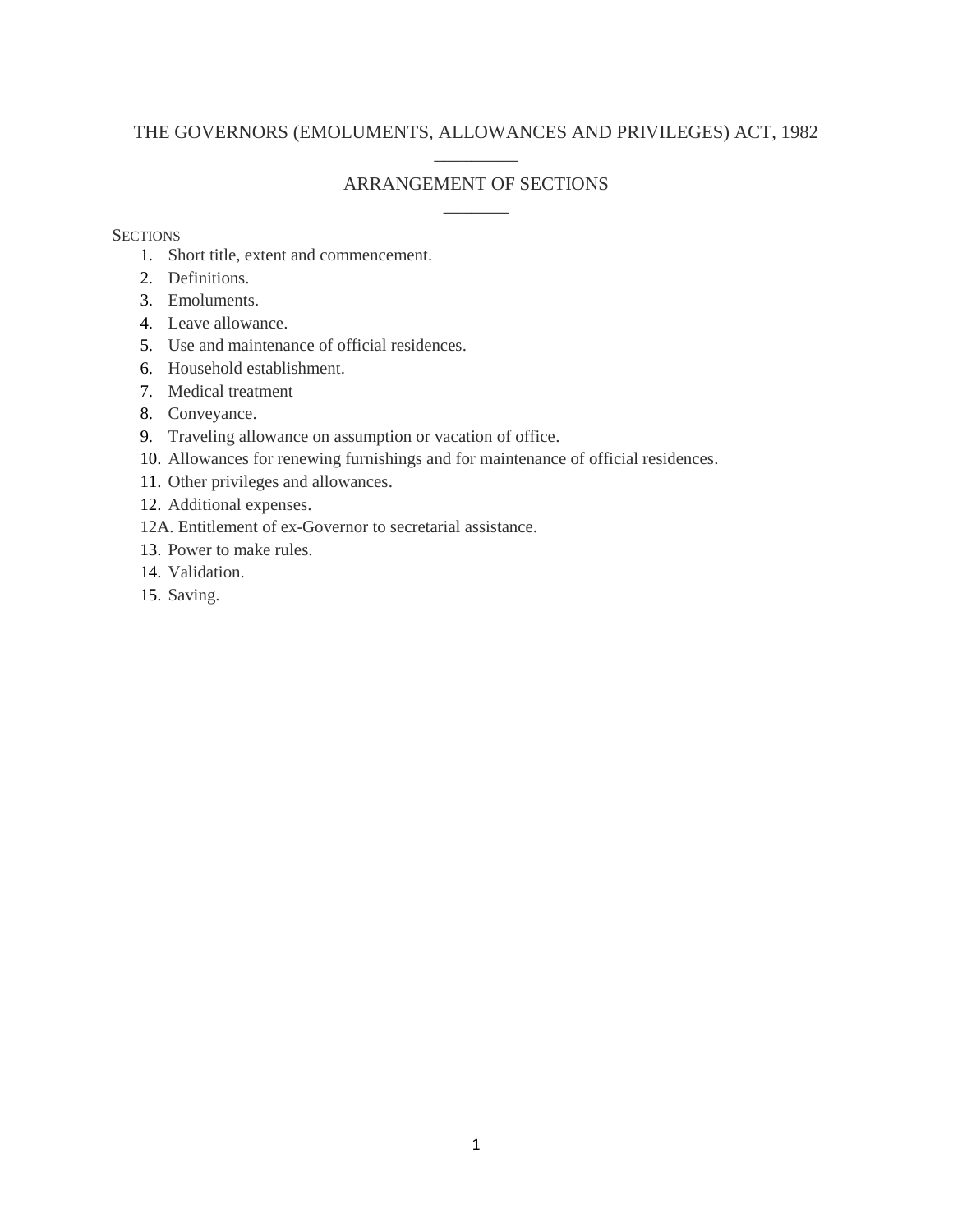## THE GOVERNORS (EMOLUMENTS, ALLOWANCES AND PRIVILEGES) ACT, 1982 ACT NO. 43 OF 1982

[28*th August*, 1982.]

An Act to determine the emoluments, allowances and privileges of Governors*.*

BE it enacted by Parliament in the Thirty-third Year of the Republic of India as follows:—

**1. Short title, extent and commencement.**—(*1*) This Act may be called the Governors (Emoluments, Allowances and Privileges) Act, 1982.

(*2*) It extends to the whole of India except the State of Jammu and Kashmir.

 $(3)$  It shall come into force on such date<sup>1</sup> as the Central Government may, by notification in the Official Gazette, appoint.

**2. Definitions.**—In this Act, unless the context otherwise requires,—

 $2^{2}[(a)$  "ex-Governor" means a person who has been the Governor of a State or two or more States;

(*aa*) "Governor" means the Governor, or any person discharging the functions of the Governor, of any State or of two or more States;]

(*b*) "maintenance",—

(*i*) in relation to official residences, includes the provision of electricity, gas and water;

(*ii*) in relation to motor vehicles, includes the pay and allowances of chauffeurs and the provision of oil and petrol or other fuel;

 $(c)$  "members of the family", in relation to a Governor, means the <sup>3</sup>[spouse, dependent children and the dependent parents] of the Governor;

(*d*) "official residences", in relation to a Governor, means such residences as may be specified by the President, by notification in the Official Gazette, as the official residences of the Governor and includes the staff quarters and other buildings appurtenant thereto and the gardens thereof;

(*e*) "rules" means rules made under this Act;

(*f*) "State" does not include a Union territory.

**3. Emoluments.**—There shall be paid to every Governor emoluments at the rate of <sup>4</sup>[rupees <sup>5</sup>[three lakh fifty thousand] permensem]:

Provided that if a Governor, at the time of his appointment,—

(*a*) is in receipt of a pension (other than disability or wound pension) in respect of any previous service under the Government of India or any of its predecessor Governments or under the Government of a State or any of its predecessor Governments his emoluments shall be reduced,—

(*i*) by the amount of that pension; and

 $\overline{\phantom{a}}$ 

<sup>1. 1</sup>st April 1987, *vide* notification No. G.S.R. 342(E), dated 30th March, 1987, *see* Gazette of India, Extraordinary, Part II, sec. 3(*i*).

<sup>2.</sup> Subs. by Act 8 of 2014, s. 2, for clause (*a*) (w.e.f. 4-3-2014).

<sup>3.</sup> Subs. by Act 1 of 2009, s. 2, for "spouse and the dependent children" (w.e.f. 1-1-2007).

<sup>4.</sup> Subs. by s. 3, *ibid*., for "rupees thirty-six thousand per mensem" (w.e.f.1-1-2006).

<sup>5.</sup> Subs. by Act 13 of 2018, s 161, for "one lakh ten thousand" (w.e.f 1-1-2016).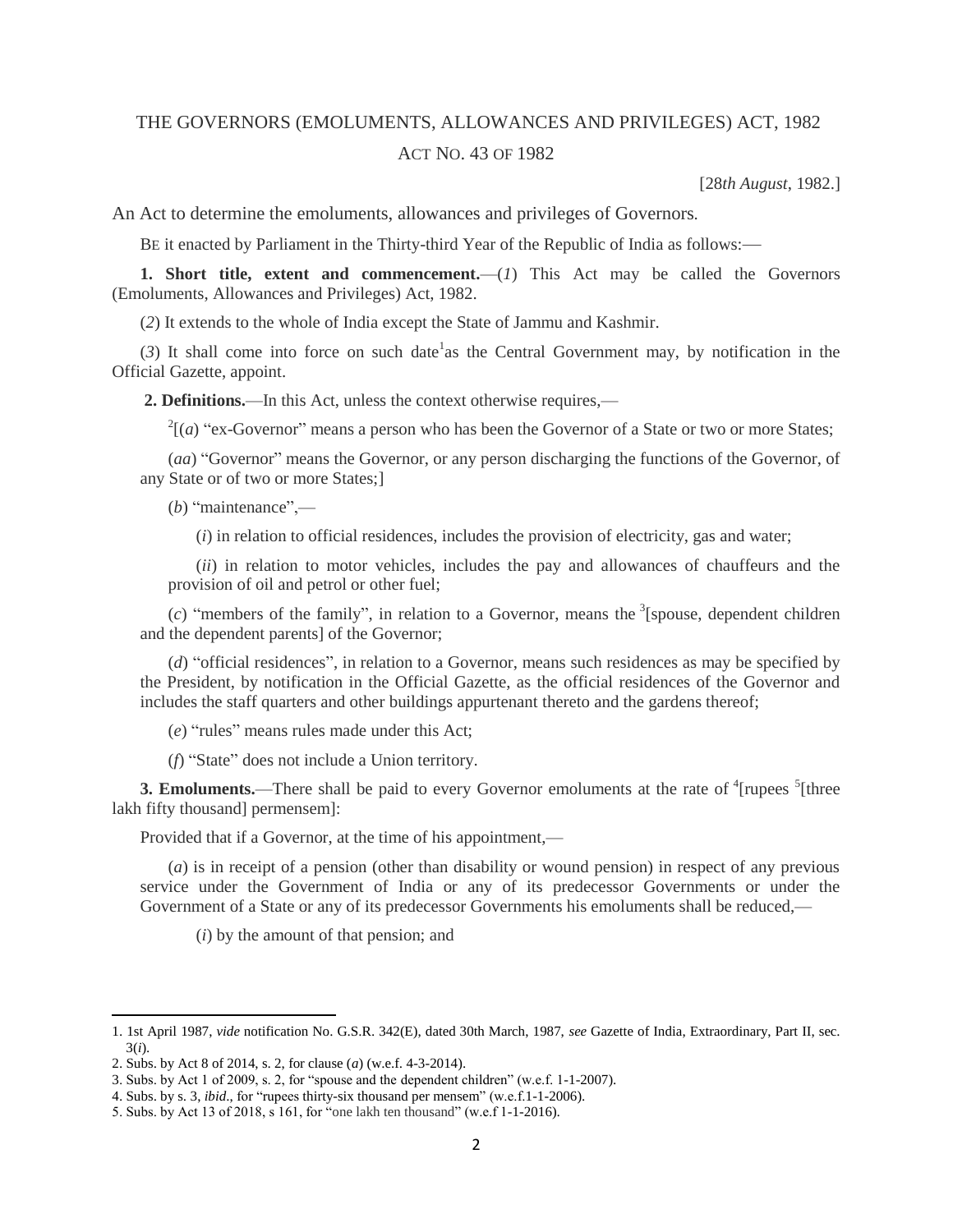(*ii*) if he has, before such appointment, received in lieu of a portion of the pension due to him in respect of such previous service, the commuted value thereof, by the amount of that portion of the pension;  $\lbrack$  [or]

 $2_{\text{st}}$ 

 $*$   $*$   $*$   $*$   $*$   $*$ 

(*b*) is in receipt of any benefit by way of contributory provident fund, his emoluments shall be reduced by the pension equivalent of such benefit.

**4. Leave allowance.**—(*1*) Subject to any rules made in this behalf, the President shall grant such leave to a Governor as he may consider necessary.

(*2*) Where a Governor is granted leave by the President, he shall, during the period of such leave, be paid leave allowance at such rate as the President may by order determine:

Provided that such leave allowance shall be reduced to the extent, if any, to which the emoluments of the Governor are liable to be reduced under the proviso to section 3.

**5. Use and maintenance of official residences.**—A Governor shall be entitled, without payment of rent, to the use of his official residences throughout his term of office and no charge shall fall on the Governor personally in respect of the furnishing or the maintenance of such residences.

**6. Household establishment.**—Subject to any rules made in this behalf, no charge shall fall on a Governor personally in respect of pay, allowances or pension or other emoluments paid to, or facilities provided for, the members of the household establishment provided to the Governor.

**7. Medical treatment.**—Subject to any rules made in this behalf, a Governor and the members of his family shall be entitled during the term of his office and thereafter also, to free medical attendance, accommodation and treatment in the hospitals maintained by the Central Government or the Government of any State.

**8. Conveyance.**—(*1*) A Governor shall be entitled to use without payment of rent or hire, such number of motor vehicles as the President may by order determine.

(*2*) No charge shall fall on a Governor personally in respect of the maintenance of the motor vehicles referred to in sub-section (*1*).

(*3*) The use of the motor vehicles referred to in sub-section (*1*) by the members of the family of a Governor shall be regulated by rules made in this behalf.

**9. Traveling allowance on assumption or vacation of office.**—Subject to any rules made in this behalf, a Governor shall be entitled to traveling allowance for himself and the members of his family and for the transport of his and his family's effects—

(*a*) in respect of the journey for assuming office from the place where he is ordinarily residing to the place of his duty; and

(*b*) in respect of the journey on relinquishing office from the place of his duty to the place where he would ordinarily reside thereafter or if he is to take up any other office under the Government (including the office of the Governor of another State) after such relinquishment, to the place of duty with respect to such other office.

**10. Allowances for renewing furnishings and for maintenance of official residences.**—Subject to any rules made in this behalf, a Governor shall be entitled to such allowances for renewing the furnishings and for the maintenance of the official residences, as the President may by order determine.

 $\overline{a}$ 

<sup>1.</sup> Subs. by Act 1 of 1994, s. 2, for "and" (w.e.f. 1-6-1988).

<sup>2.</sup> Sub-clause (*iii*) omitted by s. 2, *ibid*. (w.e.f. 1-6-1988).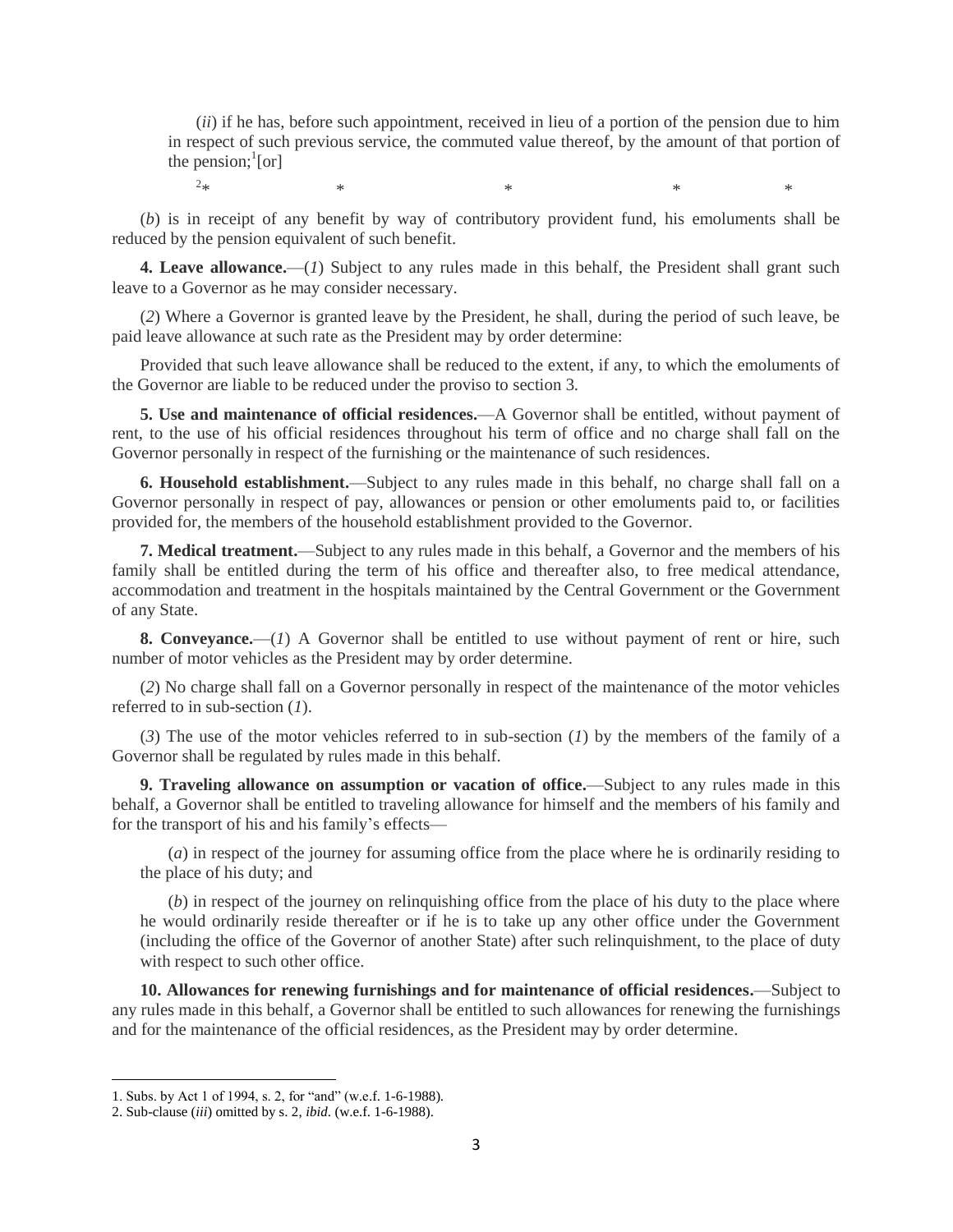**11. Other privileges and allowances.**—For the purpose of enabling a Governor to discharge conveniently and with dignity the duties of his office, he shall be—

(*i*) entitled to such other privileges as may be prescribed by rules made in this behalf, and

(*ii*) paid, subject to any rules made in this behalf, such amount, as the President may, by general or special order, determine by way of the following, namely:—

(*a*) entertainment allowance;

(*b*) hospitality grant;

(*c*) household establishment expenses;

(*d*) office expenses;

(*e*) contract allowance, *i.e*., an allowance for miscellaneous expenses;

(*f*) tour expenses; and

(*g*) such other allowances or expenses as may be provided for by rules.

**12. Additional expenses.**—(*1*) Where, in the case of any Governor, the President is satisfied that the amount authorised under this Act by way of any allowances or for meeting any expenses with respect to any matter requires to be increased or that a need has arisen to sanction expenses with respect to any matter for which provision, though permissible, has not been made in the rules made under this Act, he may by special order increase such amount or sanction such expenses to such extent as may be specified in such order.

(*2*) An order may be made under sub-section (*1*) so as to have retrospective effect.

(*3*) Every order made under this section shall be laid, as soon as may be after it is made, before both Houses of Parliament.

**1 [12A. Entitlement of ex-Governor to secretarial assistance.**—Subject to any rules made in this behalf, the ex-Governor shall, for the remainder of his life, be entitled to secretarial assistance of one Personal Assistant on reimbursement basis:

Provided that where such ex-Governor is re-appointed to the office of the Governor or elected to Parliament or the State Legislature or appointed to any office of profit under the Union or a State Government, he shall not be entitled for such secretarial assistance for the period during which he holds such office.]

**13. Power to make rules.**—(*1*) The President may, by notification in the Official Gazette, make rules for the purpose of giving effect to the provisions of this Act.

(*2*) In particular, and without prejudice to the generality of the foregoing power, such rules may provide for all or any of the following matters, namely:—

(*a*) grant of leave to a Governor under Section 4;

(*b*) matters relating to the household establishment provided to a Governor under section 6;

(*c*) medical attendance, accommodation and treatment of a Governor and the members of his family under section 7;

(*d*) the use of motor vehicles by the members of the family of a Governor under sub-section (*3*) of section 8;

(*e*) the travelling allowance on assumption or vacation of office of a Governor under section 9;

 $\overline{\phantom{a}}$ 

<sup>1.</sup> Ins. by Act 8 of 2014, s. 3 (w.e.f. 4-3-2014).